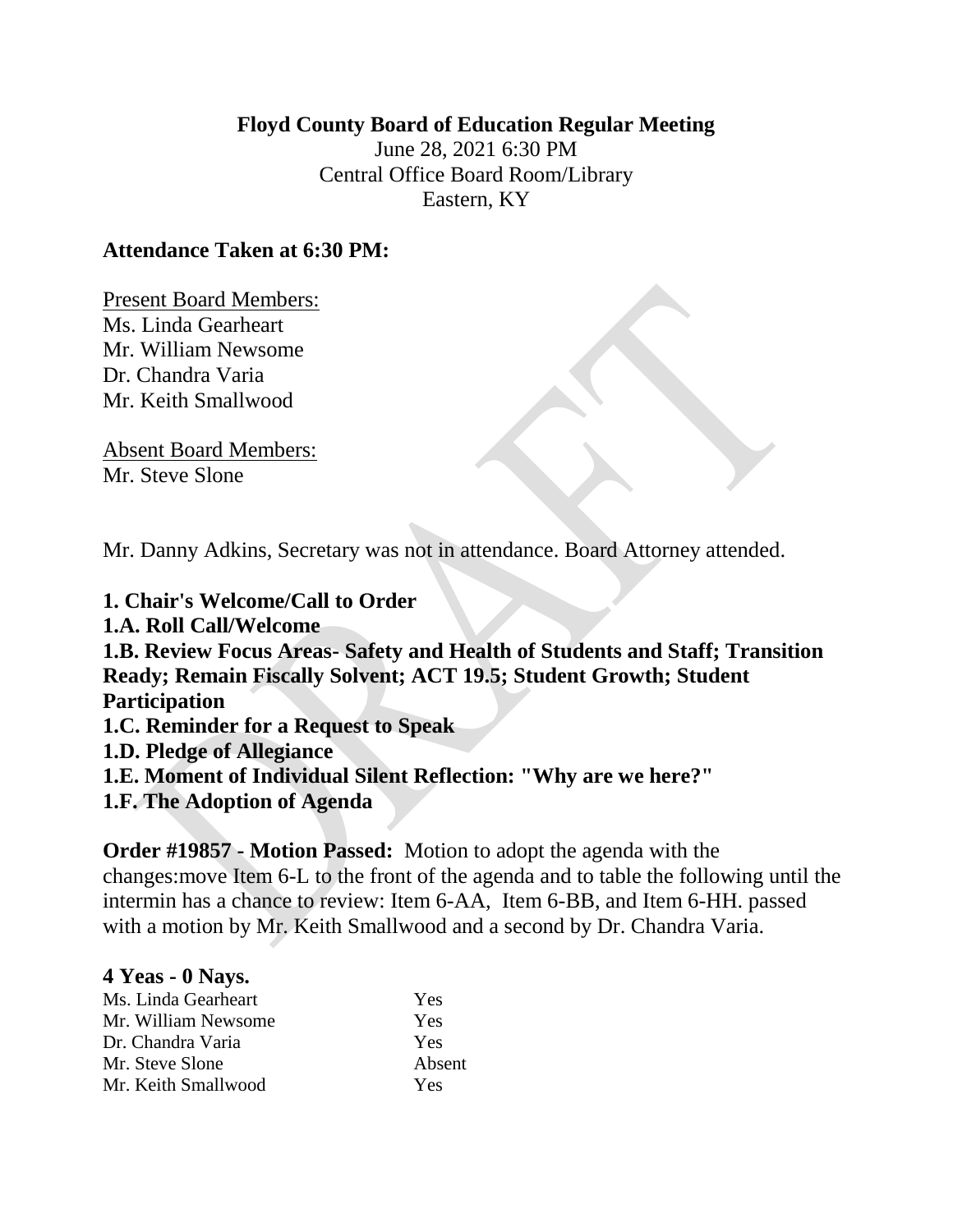# **2. Spotlight on Student/Staff/Community Achievements, Report on Student Work By Prestonsburg High School Principal and SBDM Council**

- **3. Community Comments to the Board of Education**
- **3.A. Students**
- **3.B. Parents, PTA/PTO**
- **3.C. SBDM Councils**
- **3.D. Classified Employees**
- **3.E. Certified Employees/FCEA**

Discussion:

Greta Gilbert addressed the board as the new president of the FCEA begining in July 1, 2021.

# **3.F. Principals' Association 3.G. Members of the Board of Education**

Discussion:

Dr. Varia, Board Member addressed the board. Saying that attendance is very important. Please encourage the students. I would like for someone that is to do with attendance be at every board meeting to answer questions. I'd like to know how the students do on the bus, if they are hungry.

# **3.H. Public Comment**

# **4. Action or Special Reports - Student Learning 4.A. Receive Attendance & Plans/Enrollment and Health Aide Service Report**

**Order #19858 - Motion Passed:** Receive Attendance & Plans/Enrollment and Health Aide Service Report passed with a motion by Mr. Keith Smallwood and a second by Dr. Chandra Varia.

#### **4 Yeas - 0 Nays.**  Ms. Linda Gearheart Yes Mr. William Newsome Yes Dr. Chandra Varia Yes Mr. Steve Slone Absent Mr. Keith Smallwood Yes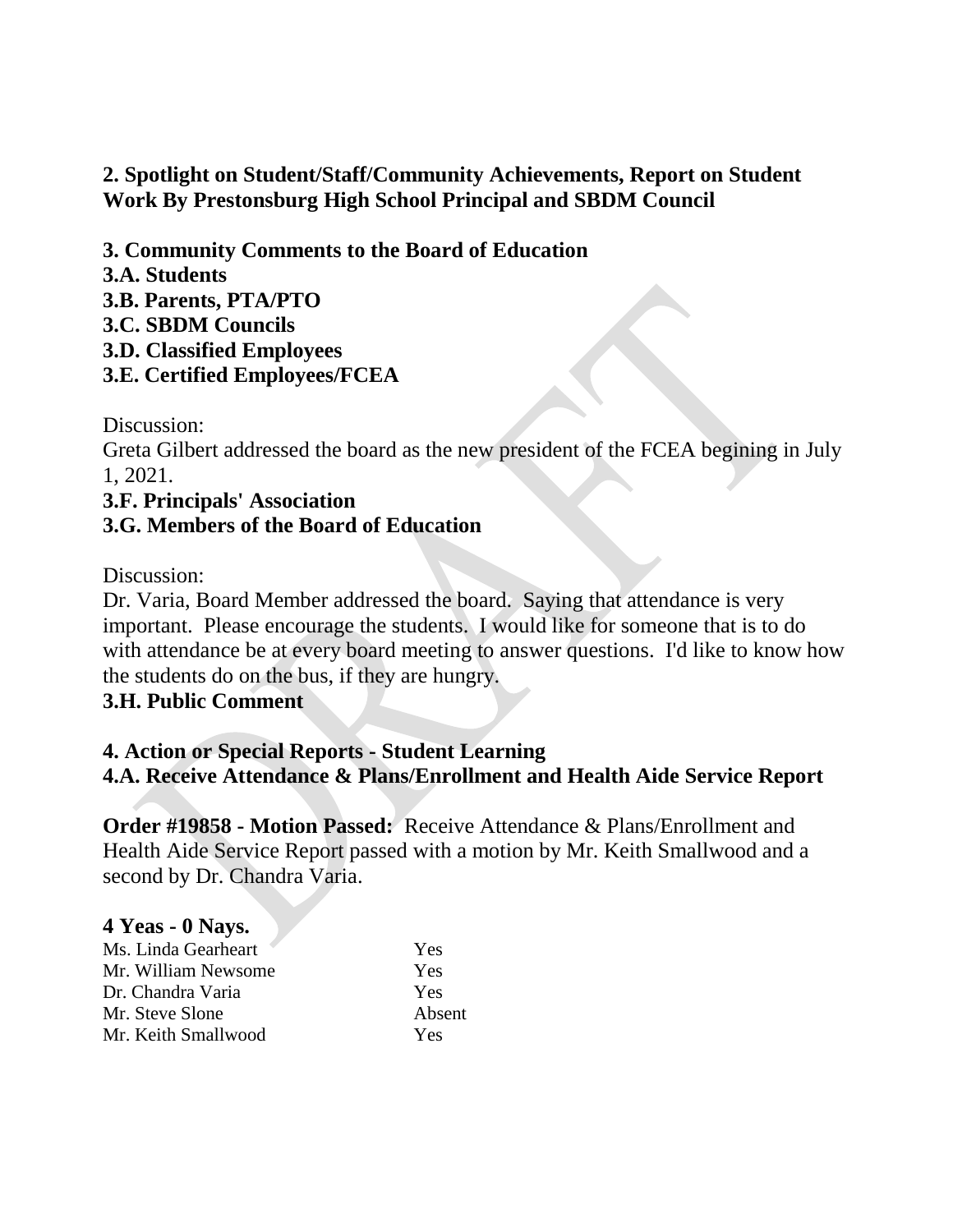# **5. Action or Special Reports - Student Support 5.A. Receive Report of Superintendent**

**Order #19859 - Motion Passed:** Receive Report of Superintendent passed with a motion by Mr. Keith Smallwood and a second by Dr. Chandra Varia.

| 4 Yeas - 0 Nays.    |        |
|---------------------|--------|
| Ms. Linda Gearheart | Yes    |
| Mr. William Newsome | Yes    |
| Dr. Chandra Varia   | Yes    |
| Mr. Steve Slone     | Absent |
| Mr. Keith Smallwood | Yes    |

### **5.B. Receive Utility Report for Prestonsburg High School**

**Order #19860 - Motion Passed:** Receive Utility Report for Prestonsburg High School passed with a motion by Mr. Keith Smallwood and a second by Dr. Chandra Varia.

#### **4 Yeas - 0 Nays.**

| Ms. Linda Gearheart | Yes    |
|---------------------|--------|
| Mr. William Newsome | Yes    |
| Dr. Chandra Varia   | Yes    |
| Mr. Steve Slone     | Absent |
| Mr. Keith Smallwood | Yes    |
|                     |        |

## **6. Action by Consent**

**Order #19861 - Motion Passed:** Motion to approve all consent items as presented with the exception of Item 6-BB and 6-HH passed with a motion by Mr. Keith Smallwood and a second by Dr. Chandra Varia.

# **4 Yeas - 0 Nays.**

| Ms. Linda Gearheart | Yes    |
|---------------------|--------|
| Mr. William Newsome | Yes    |
| Dr. Chandra Varia   | Yes    |
| Mr. Steve Slone     | Absent |
| Mr. Keith Smallwood | Yes    |

## **6.A. Consider Approval of Minutes 6.B. \*Consider Payment of Bills and Claims**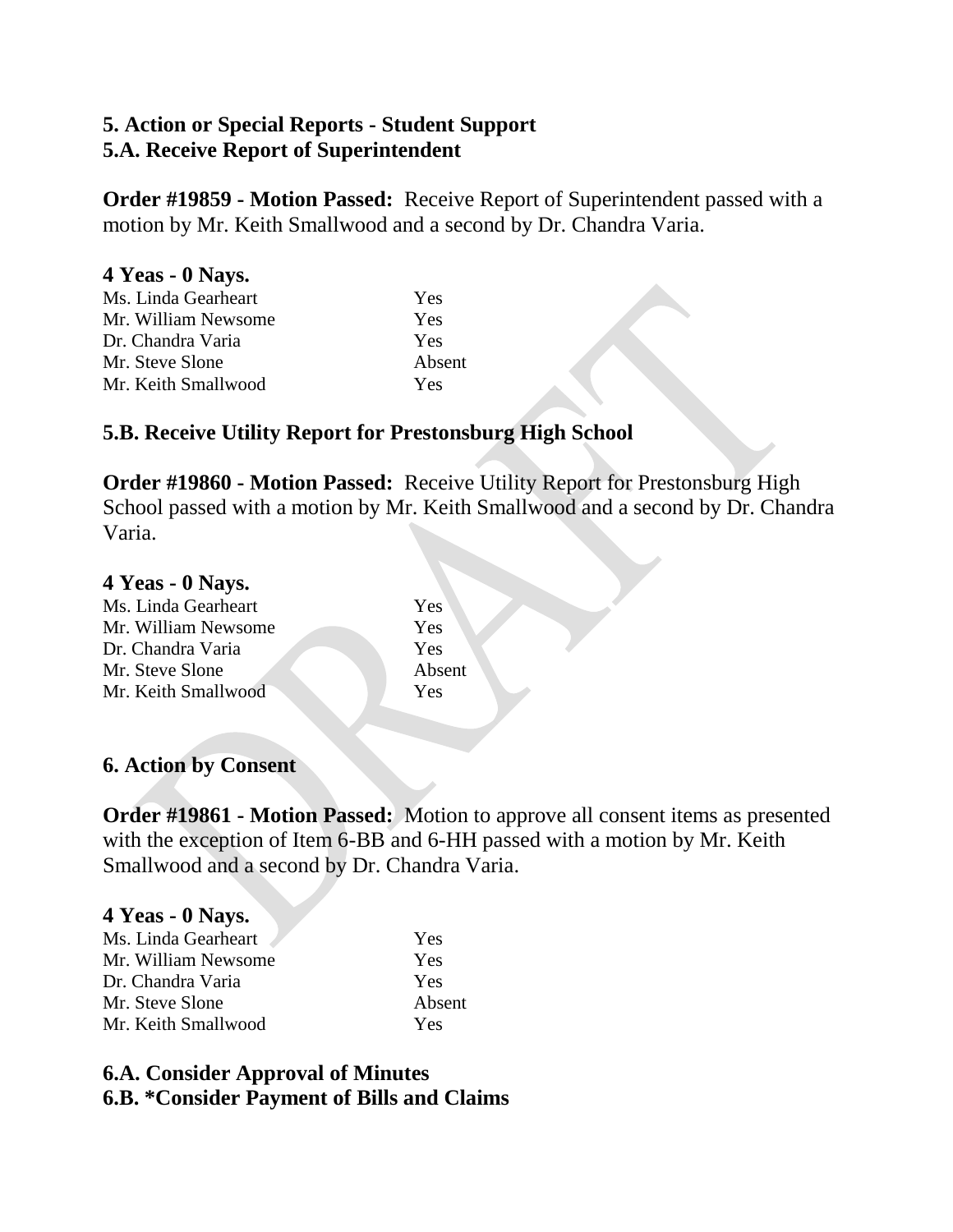**6.C. Superintendent's Report on Personnel** 

**6.C.1. Actions Taken** 

**6.C.2. Consider Requests for Leaves of Absences** 

**6.D. Consider/Approve amended school calendar for 2020-2021** 

**6.E. Consider/Approve the Technology Plan 2019-2022** 

**6.F. Consider/Approve contract between the Floyd County Health Department and Floyd County Schools to provide (3) Registered Nurse to deliver direct health services to students for the 2021-2022** 

**6.G. Consider/Approve partnership with AppHarvest for instructional use with Floyd County School District beginning 2021-2022 school year** 

**6.H. Consider/Approve accepting the SFCC offer of assistance in the amount of \$10,975,466 to be used for the renovation of Duff-Allen Central Elementary School** 

**6.I. Consider/Approve local agreement for cooperation on full utilization of Head Start for 2021-2022 school year** 

**6.J. Consider/Approve donation of 66 passenger bus to City of Prestonsburg to assist Kentucky Emergency Management/Department of Health Region 8 6.K. Consider/Approve surplus buses (1304, 201, 1002, 1102)** 

**6.L. Consider/Approve adopting Bylaw 25-6 into Floyd County Athletic Handbook** 

**6.M. Consider/Approve the surplus of technology items for the schools listed 6.N. Consider/Approve contract between the Floyd County Board of Education and infoHandler for Medicaid Billing Program for the 2021-2022 school year 6.O. Consider/Approve limited contract for services with Central Kentucky Interpreter Referral, Inc., to meet interpretation needs for the 2021-2022 school year** 

**6.P. Consider/Approve renewing the NWEA MAP Suite of products including MAP Growth Assessment for all K-5 students at all Floyd County Schools, MAP Accelerator personalized Mathematics online learning tool for all students in grades 3-8 at all Floyd County Schools and MAP Science Assessments for all students in grades 2-12 at all Floyd County Schools** 

**6.Q. Consider/Approve a shortened school day/week for students with special needs for the 2021-2022 school year** 

**6.R. Consider/Approve principals, assistant principals, guidance counselors, special education consultants and the chief special education as ARC chairpersons** 

**6.S. Consider/Approve to hire Karen White as a contract evaluation expert for visually impaired children for the 2021-2022 school year**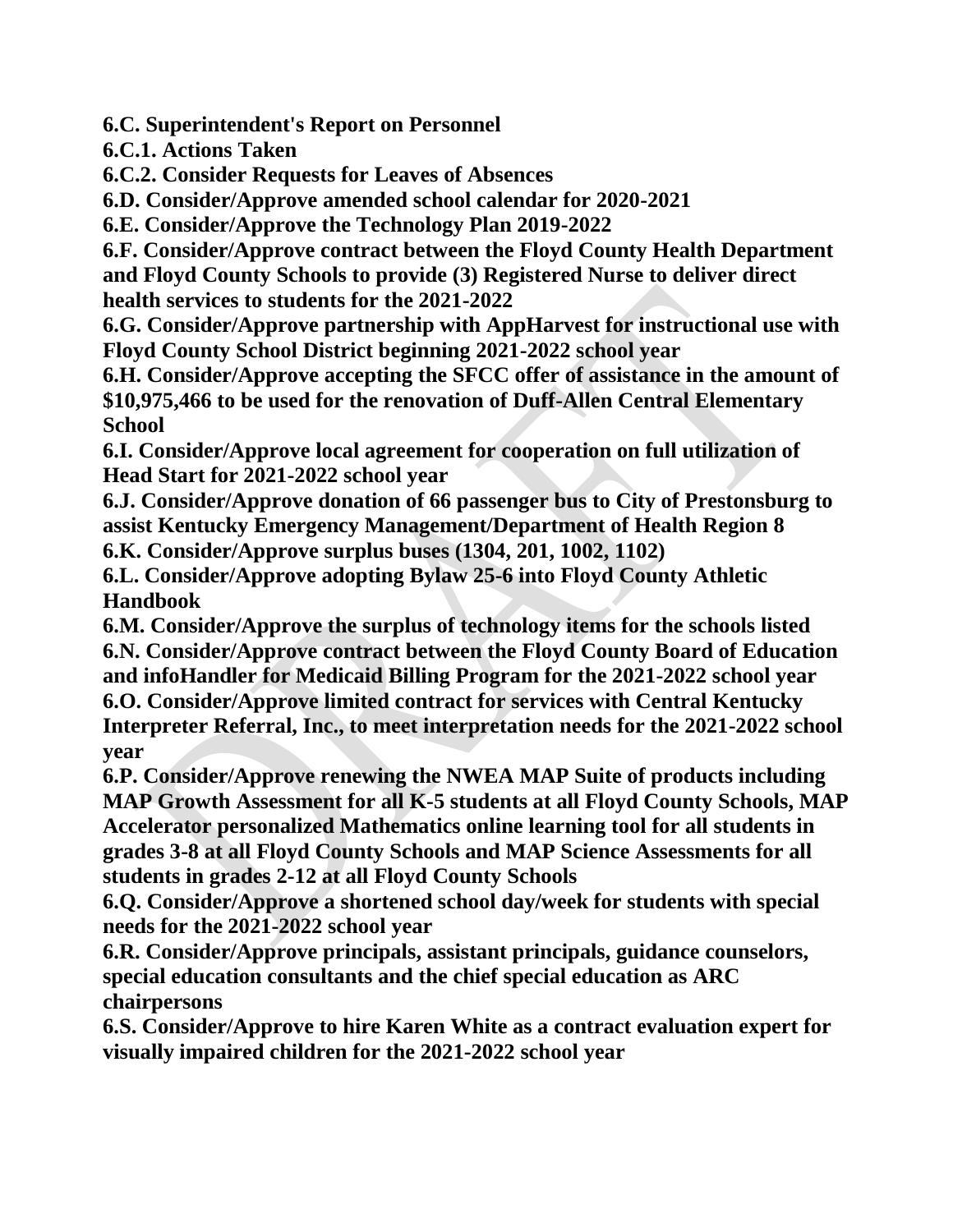**6.T. Consider/Approve the agreement between Mountain Comprehensive Care Center (MCCC) and the Floyd County Schools for the provision of school-based therapy services during the 2021-2022 school year** 

**6.U. Consider/Approve Memorandum of Agreement between Mountain Comprehensive Care Center (MCCC) and the Floyd County Board of Education for the provision therapeutic rehabilitation services known as the SIGHTS programs for the 2021-2022 school year** 

**6.V. Consider/Approve contracting with Home Health Care Services (of Pikeville, KY) to place trained, experienced health care professionals in the district to provide total health care (including direct tracheotomy care) of students for the 2021-2022 school year** 

**6.W. Consider/Approve MOA for services with Big Sandy Health Care, Inc. to include the continued provision of Advanced Registered Nurse Practitioners, Registered Nurse and Dental Services in the designated Floyd County Schools 6.X. Consider/Approve retroactive out-of-state trip for Adams Middle School Volleyball Team to travel to Pigeon Forge, TN June 17-19, 2021** 

**6.Y. Consider/Approve the following for FY 2022: Workers Compensation Reinsurance with aggregate excess through Liberty Mutual, Third Party Administrator Claims Administration with Alternative Service Concepts, and Annual Loss Control Program with Houchens Insurance Group** 

**6.Z. Consider/Approve the following: Renew insurance for Fleet, General Liability, Educators Legal Liability, and Cyber Liability insurance coverage for the 2022 fiscal year with Liberty Mutual** 

**6.AA. Consider/Approve FY 2022 Certified 187 day schedule, Administrative Extra Service/extended days schedule, Co-curricular/athletic extra service schedule, certified substitute schedule, tutor schedule, and classified salary schedules** 

**6.BB. Consider/Approve the negotiated Agreement between Floyd County Board of Education and the Floyd County Education Support Professionals Association** 

**6.CC. Consider/Approve Floyd County Schools' District Trauma-Informed Education Plan for 2021-2022 school year pursuant to KRS 158.4416** 

**6.DD. Consider/Approve Memorandum of Agreement between the Floyd County Board of Education and Kentucky Valley Educational Cooperative for the employment of Stephanie Kidd as Special Education Gap Closure Consultant/Math Specialist for KVEC for a period of July 1, 2021 through June 30, 2022** 

**6.EE. Consider/Approve authorizing advertising for bids for Access Control System for School's Exterior Building Doors pursuant to KRS 158.162**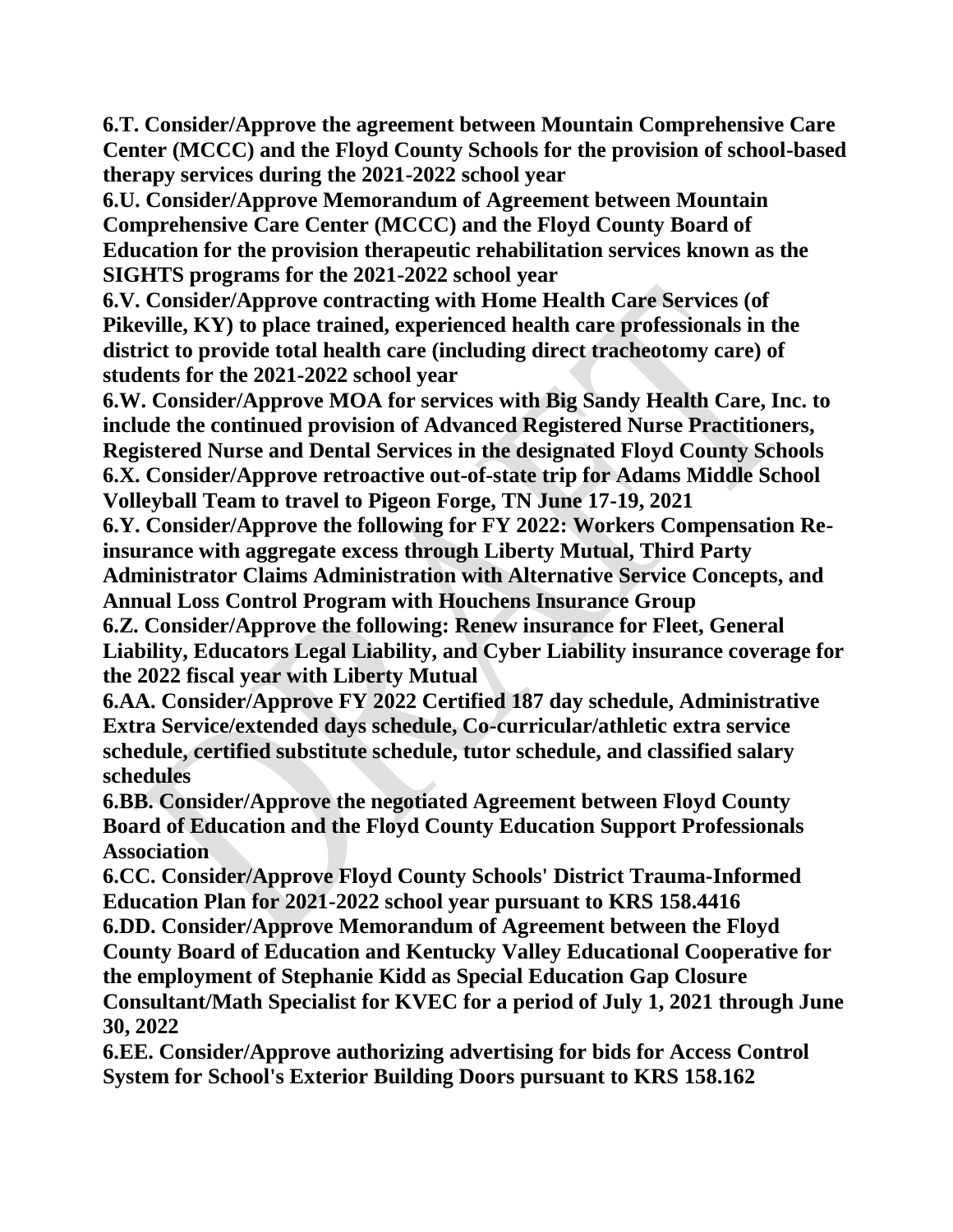**6.FF. Consider/Approve agreement between the Floyd County Board of Education and SAVVAS (formerly Pearson) enVision to provide Mathematics curriculum, teacher and student resources as well as digital resources (6 years for all students Grades K-12** 

**6.GG. Consider/Approve First Reading for KSBA 2021 policy update (#44) and only reading for procedure update (#25)** 

**6.HH. Consider/Approve job descriptions for the Floyd County Schools 6.II. Consider/Approve the proposal to create 1 (3 year) ESSER** 

**Finance/Instructional Support Clerk position and the accompanying salary schedule/job description** 

**6.JJ. \*Consider/Approve 2021-22 Dual-Credit memorandum of agreement between Northern Kentucky University and Floyd County Schools/Floyd Central High School** 

**6.KK. \*Consider/Approve 2021-2022 Dual-Credit memorandum of agreement between Morehead State University and Floyd County Schools/Floyd Central High School/Prestonsburg High School** 

**6.LL. \*Consider/Approve bids for the following items: Waste Water Treatment, Facilities Maintenance, School Pictures, Physicals, Auto Parts and Fuel** 

## **7. Executive Session**

## **8. Adjournment**

**Order #19862 - Motion Passed:** Motion to adjourn passed with a motion by Mr. Keith Smallwood and a second by Dr. Chandra Varia.

## **4 Yeas - 0 Nays.**

Ms. Linda Gearheart Yes Mr. William Newsome Dr. Chandra Varia Yes Mr. Steve Slone Absent Mr. Keith Smallwood Yes